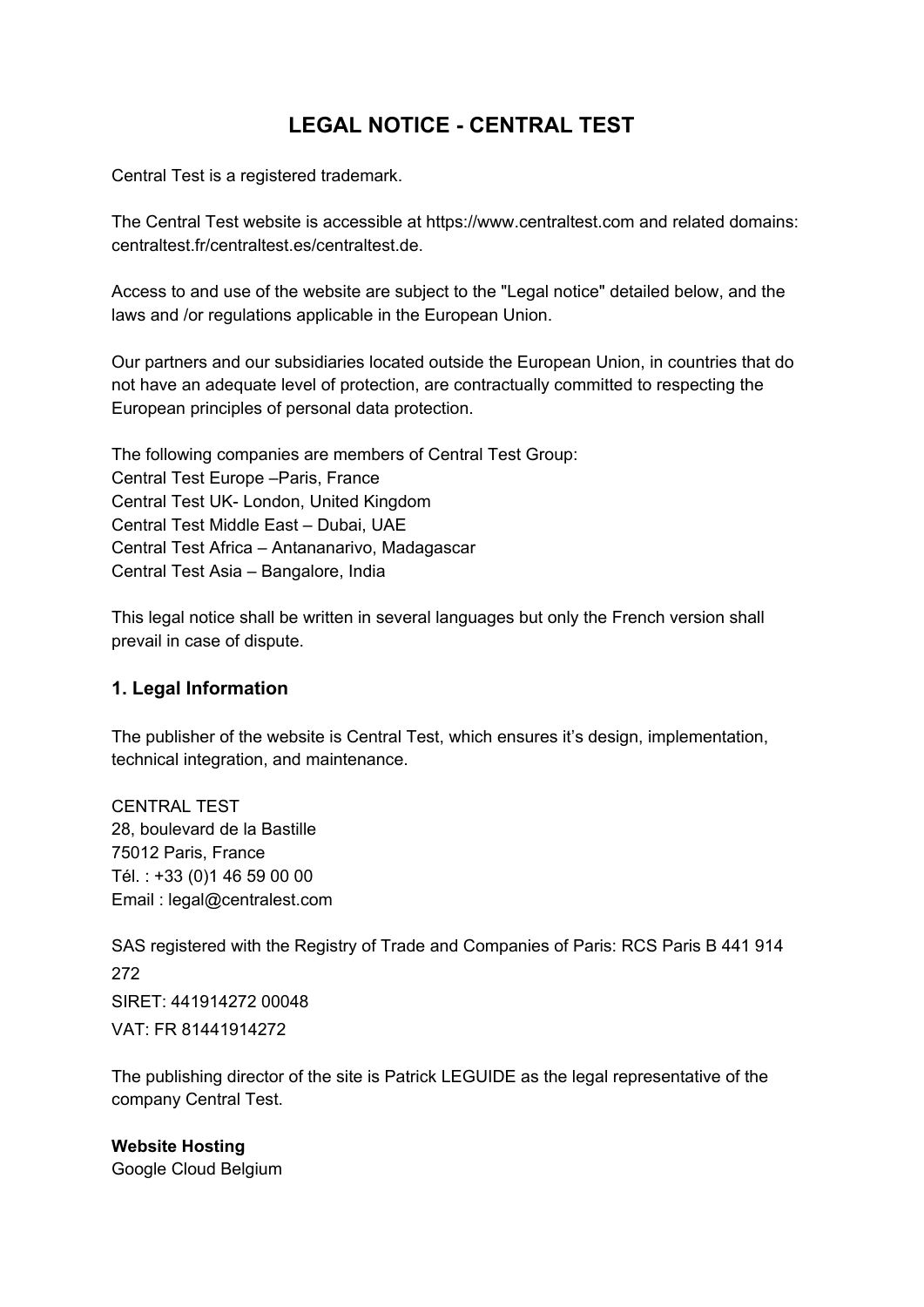Internet: https://cloud.google.com/

### **2. Accessibility and responsibility**

The Website is normally accessible to users 24/24h and 7/7 days a week. This may be interrupted, scheduled or not, as a result of maintenance needs, or in the case of unforeseeable circumstances. In such cases, when it is impossible to access the website, Central Test commits to doing its utmost to restore access to it's users. Although Central Test strives to provide reliable content on its website, it does not guarantee that it's website is free of inaccuracies, typographical errors, omissions and / or viruses. Central Test reserves the right at any time, and without notice, to make improvements and / or modifications to the content of it's website.

Central Test cannot be held responsible for any damages resulting from the use of the site, whatever the cause. In particular, it cannot be responsible for falsification or fraudulent access to data and/or accidental transmission through viruses. Likewise, the responsibility of Central Test will not be implicated due to breakdowns and technical problems concerning hardware, software and software or the Internet may lead to the suspension or cessation of the service.

#### **3. Data collection and confidentiality**

This Website is registered with the "Commission Nationale Informatique et Libertés" - CNIL under no 1834067.

To meet the demands of visitors to this website, we may ask them to provide us with personal data.

Central Test is firmly committed to safeguarding the privacy of it's website visitors, t from taking responsibility of the information it collects, to ensuring that it is in compliance with privacy legislation, worldwide.

Information is confidential and cannot be sold to a third party. In accordance with the Personal Data Protection Legislation, you have a right to access, rectify, modify and delete personal data that you have communicated to us. This right is exercised by sending a letter to:

Central Test 28, boulevard de la Bastille 75012 Paris, France For detailed information on the collection and processing of collected data, please see our "Privacy Policy"

#### **4. Copyright and Intellectual Property**

All the elements, including, in particular, the software, structures, data, texts, graphics, images, sounds, videos, logos, symbols, code html- appearing on this website, constitute a private property within the meaning of articles L. 111.1 and following of the Intellectual Property Code, and are the exclusive property of Central Test.